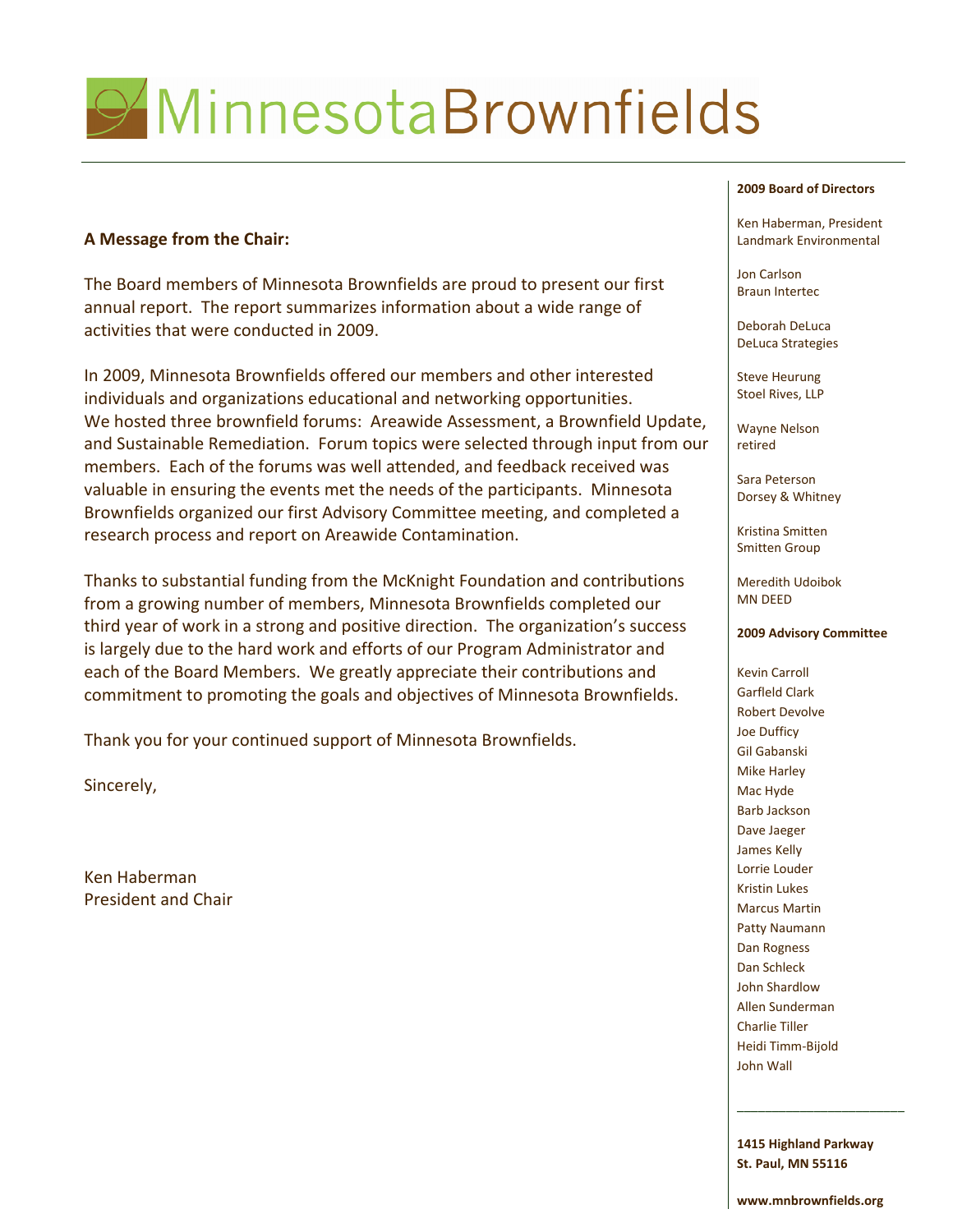# **Minnesota Brownfields at Work 2009 Annual Report**

# **Brownfield Forum Series**

Minnesota Brownfields was proud to host three educational forums covering a variety of topics: Areawide Assessment of Widespread Contamination in April, a Brownfields Update in July, and Sustainable Remediation in November (the first in a two‐part Sustainable Redevelopment forum series). Our forums addressed policy and programmatic issues of concern to the brownfield community. Forum participants responded that the forums have been valuable events that help support, guide, and improve the brownfield arena in Minnesota. The Forums also provide participants a needed networking opportunity.

# **Research**

Minnesota Brownfields sponsored research on Areawide Approaches to Assessment of Wide‐Spread Contamination in soil, ground water or soil vapor.It was identified as a high priority topic by our audience, but would not likely have been addressed in another venue or by another organization. Project description and milestones:

- The scope of work included historical and regulatory analysis of the issue, a survey of best practices, conclusions and policy and programmatic recommendations that could be adopted by relevant rule‐making authorities.
- A competitive Request for Qualifications (RFQ) process was held for this research topic. Seven firms responded to the RFQ; three firms were interviewed, and the St. Paul‐based firm DPRA was selected. In April, 2009, a draft report was produced, and a forum was held on the topic.
- Multiple stakeholders provided feedback on the draft report, including State agencies: MPCA, MNDOT, MDA, Hennepin County, and Minnesota Brownfields' Advisory Committee.
- The Board produced an Executive Summary with future recommendations for the Legislature, state agencies, and Minnesota Brownfields itself.

# **Newsletter and Website**

A monthly e‐newsletter was developed with initial publication in June, 2008. In May, 2009 publication moved to an online email distribution service. Since its inception, distribution has grown steadily to nearly 300 subscribing brownfield practitioners. By combining the most relevant national brownfield news with local updates ‐‐ including regulation, funding, project announcements, and legislative proposals ‐‐ Minnesota Brownfields e‐newsletter educates and informs brownfield practitioners across a range of practice areas. The newsletter is posted on Minnesota Brownfields' website. The website also contains various other brownfield announcements, news items, and resources.

# **New Relationships and Partnerships**

The forum series and research work resulted in new or strengthened relationships with a variety of individuals and organizations focused on policy development. These include Minnesota and national "experts" with specific expertise related to one of the issue areas addressed via the forums and/or research. National experts included representatives from the U.S. Environmental Protection Agency, the City of Chicago, State of Pennsylvania, the City of Indianapolis, and the City of Emeryville, CA.

*Page* 2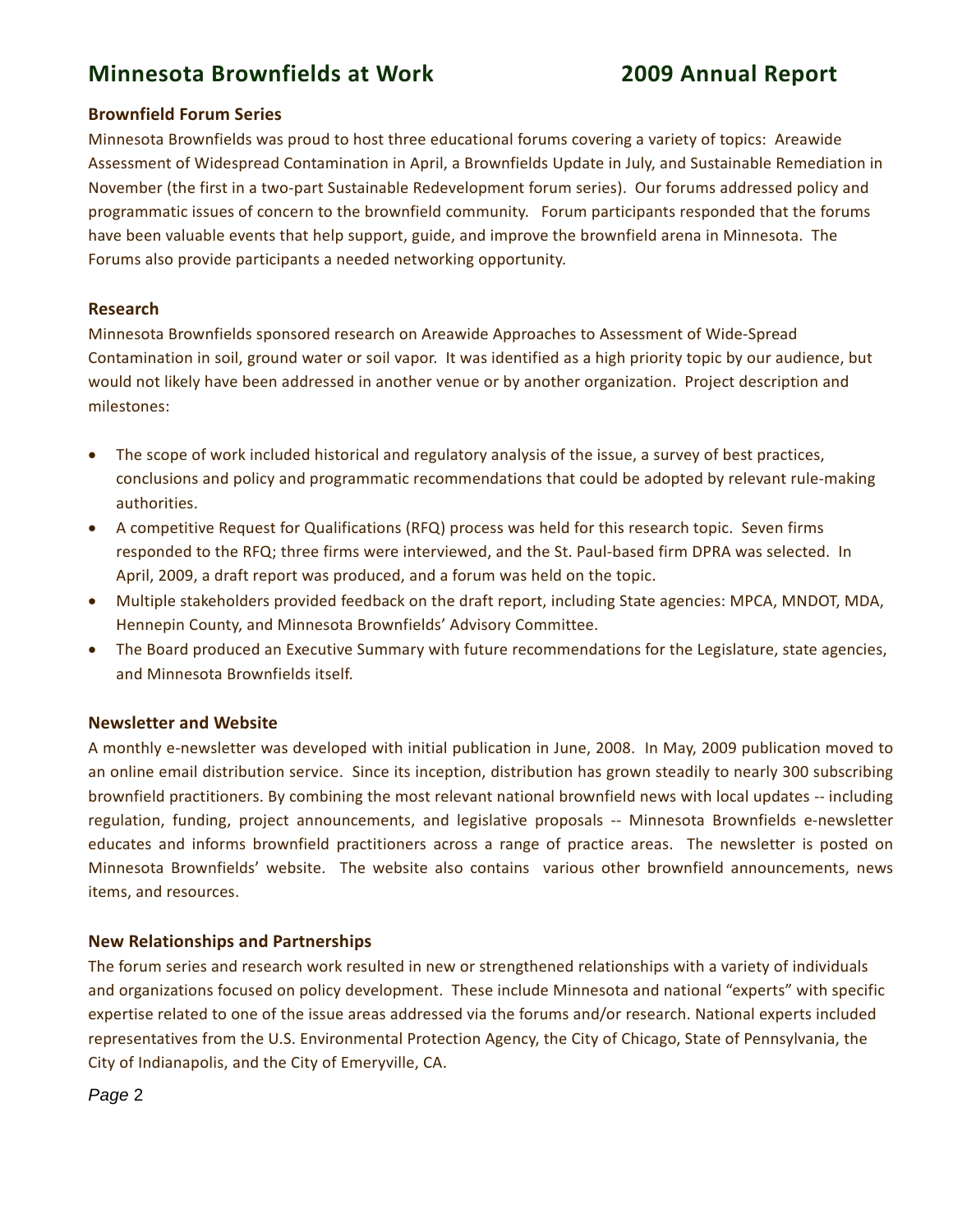# **Minnesota Brownfields at Work 2009 Annual Report**

Minnesota stakeholders include: the Minnesota Pollution Control Agency, Minnesota Department of Employment and Economic Development, the Minnesota Department of Health, Minnesota Department of Agriculture, Minnesota Department of Transportation, cities, counties, the St. Paul Port Authority, state legislators, private attorneys, developers and consultants.

Minnesota Brownfields has established relationships with other organizations whose work affects redevelopment success such as the Minnesota Chapters of the Urban Land Institute and American Planning Association, the University of Minnesota, Minnesota Environmental Initiative, Economic Development Association of Minnesota, the National Association of Local Government Environmental Professionals, the Midwest Assistance Program and the Metropolitan Consortium of Community Developers. In November, Minnesota Brownfields was represented at the National Brownfields Conference in New Orleans and made additional connections with national organizations.

| <b>Income</b>         | 2007        | 2008     | 2009     | 2010     |
|-----------------------|-------------|----------|----------|----------|
| Grants                | \$50,000    | \$0      | \$27,000 | \$18,000 |
| Sponsorships          | 0           | 3,500    | 5,000    | 7,500    |
| <b>Memberships</b>    | 2,050       | 10,000   | 15,235   | 20,000   |
| Program Revenue       | 465         | 5,200    | 7,160    | 9,000    |
| Interest              | 0           | 817      | 71       | 100      |
| <b>Total Income</b>   | \$52,515    | \$19,517 | \$54,466 | \$54,600 |
|                       |             |          |          |          |
| <b>Expenses</b>       |             |          |          |          |
| <b>Salaries</b>       | \$0         | \$22,558 | \$35,275 | \$39,000 |
| Consultants           | $\mathbf 0$ | 5,475    | 9,500    | 10,000   |
| Forum expense         | 0           | 5,664    | 7,317    | 8,000    |
| Communications        | 0           | 615      | 1,977    | 2,000    |
| Misc. Fees & Eqpt.    | 774         | 1,332    | 1,779    | 2,000    |
| <b>Total Expenses</b> | \$774       | \$35,778 | \$55,848 | \$61,000 |
| Year end assets       | \$52,071    | \$35,809 | \$34,437 | \$41,377 |

# **Minnesota Brownfields Finance History and Budget Projection**

Prepared 11‐4‐09 by Wayne Nelson, Treasurer.

Figures for 2009 reflect income and expenses for the first three quarters and estimates for the remainder of the year.